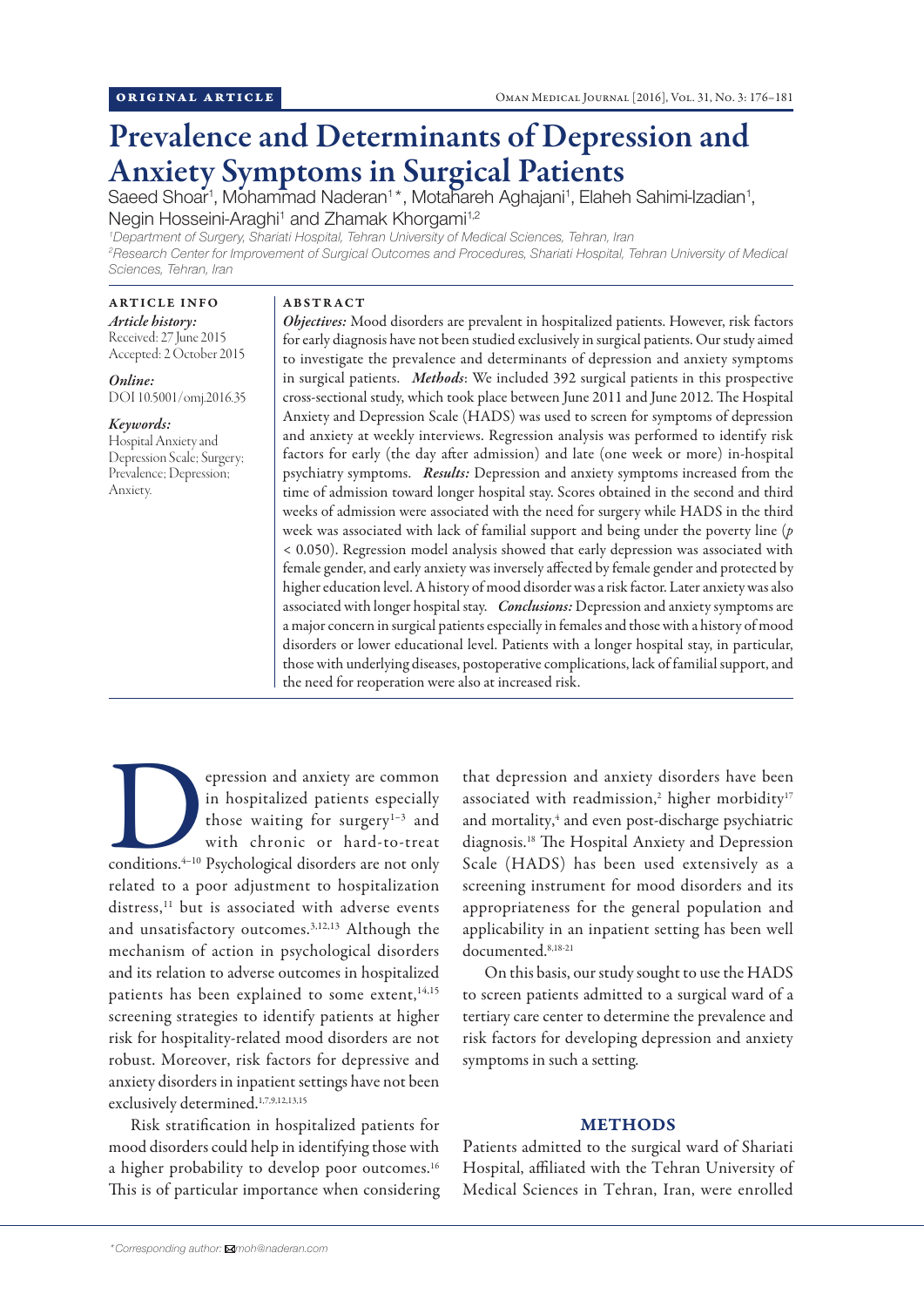consecutively in this prospective observational crosssectional study, which took place between June 2011 and June 2012.

The institutional review board of Shariati Hospital approved the study protocol, which was in accordance with the tenets of the Declaration of Helsinki. The ethics committee of Tehran University of Medical Sciences granted ethical approval.

Patients aged  $\geq$  18 years who were conscious and cooperative and gave their informed consent were enrolled in the study. Patients with a diagnosis of current psychiatric disorder, who were taking antidepressive, anxiolytic, or antipsychotic medications, or had an altered mental status were excluded from the study.

A trained nurse used the HADS to evaluate patients' mood symptoms at the first inpatient visit. This was either 12 hours after admission for electively scheduled surgeries or 12–24 hours after the surgery for patients undergoing emergency surgery. The questionnaire was repeated weekly until the patient was discharged. Demographics and other clinical and surgical characteristics of patients were also recorded.

HADS is a self-reported 14-item questionnaire composed of two seven-item anxiety (HADS-A) and depression (HADS-D) subscales that are rated on a Likert-type scale from zero (the least) to four (the most severe). The total score is obtained from the sum of the 14 items. For each subscale, the score is the sum of the corresponding seven scores ranging between zero and 21.21 We used a validated Persian translation of HADS in this study.<sup>22</sup> HADS scores in each construct were divided to normal  $(0-7)$ , doubtful  $(8-10)$ , and definite  $(11-21)$  cases.<sup>21</sup> To produce a binary regression model, patients with HADS scores  $\geq$  11 (definite cases) were compared to those with normal scores. Patients with scores in the doubtful range were not included in regression analysis.

Data were analyzed using SPSS Statistics (SPSS Inc., Chicago, US) version 16. In univariate analysis, chi-square test for categorical and independent *t*-test for continuous variables was used. Repeated measure analysis of variance (ANOVA) was used to determine changing pattern of HADS scores with hospital stay. A binary logistic regression analysis was also performed for early psychiatric symptoms (within 24 hours of admission) including factors with a *p-*value < 0.200 in the univariate analysis.

HADS scores in the second week of hospital stay and beyond were not entered in regression analysis because a significant number of patients were discharged by the second week and the subsequent low expected frequency of variables for inclusion in a regression model. Data are presented as n (%) or mean ± standard deviation (SD), and odds ratio (OR) and 95% CI are provided when appropriate. A *p-*value < 0.050 was considered statistically significant.

#### RESULTS

A total of 392 patients were enrolled in this study with a mean age of  $35.1 \pm 12.9$  years. The female: male ratio was 194:198 (female 49.5%, male 50.5%). Table 1 summarizes patient's demographic, clinical, and surgical characteristics. The majority of our study population had an intermediate socioeconomic status, supportive familial relationships, and religious belief.

The prevalence of depressive and anxiety symptoms according to HADS definition are presented in Table 2. Definite and doubtful depression became more prevalent as the length of hospital stay increased. Although doubtful anxiety scores increased in the second week, the prevalence of definite cases decreased. Repeated measure ANOVA revealed that HADS-D score at the time of admission was 5.0±3.7, 9.2±2.5 in the first week and  $11.3 \pm 1.7$  in the second week ( $p = 0.009$ ). Furthermore, HADS-A score was 6.7±4.0 at the time of admission, which increased significantly  $(p = 0.027)$  to 7.5 $\pm$ 3.1 in the first week and to 8.8±3.5 in the second week [Figure 1].

Univariate analysis was performed to identify two-sided *p-*values < 0.200 for HADS subscales and their predictors to include in the regression model and to determine the relationship of HADS subscales in the third week with other determinants. The analysis revealed that HADS3-D was associated with a lack of familial support and being under the poverty line ( $p < 0.050$ ). HADS3-A did not demonstrate a significant relationship with any variable (*p* > 0.050).

Regression analysis was also carried to include predictors with a significant two-sided association of < 0.200 with HADS subscales at the time of admission and in the second week [Table 3]. Both HADS1-D and HADS1-A were associated with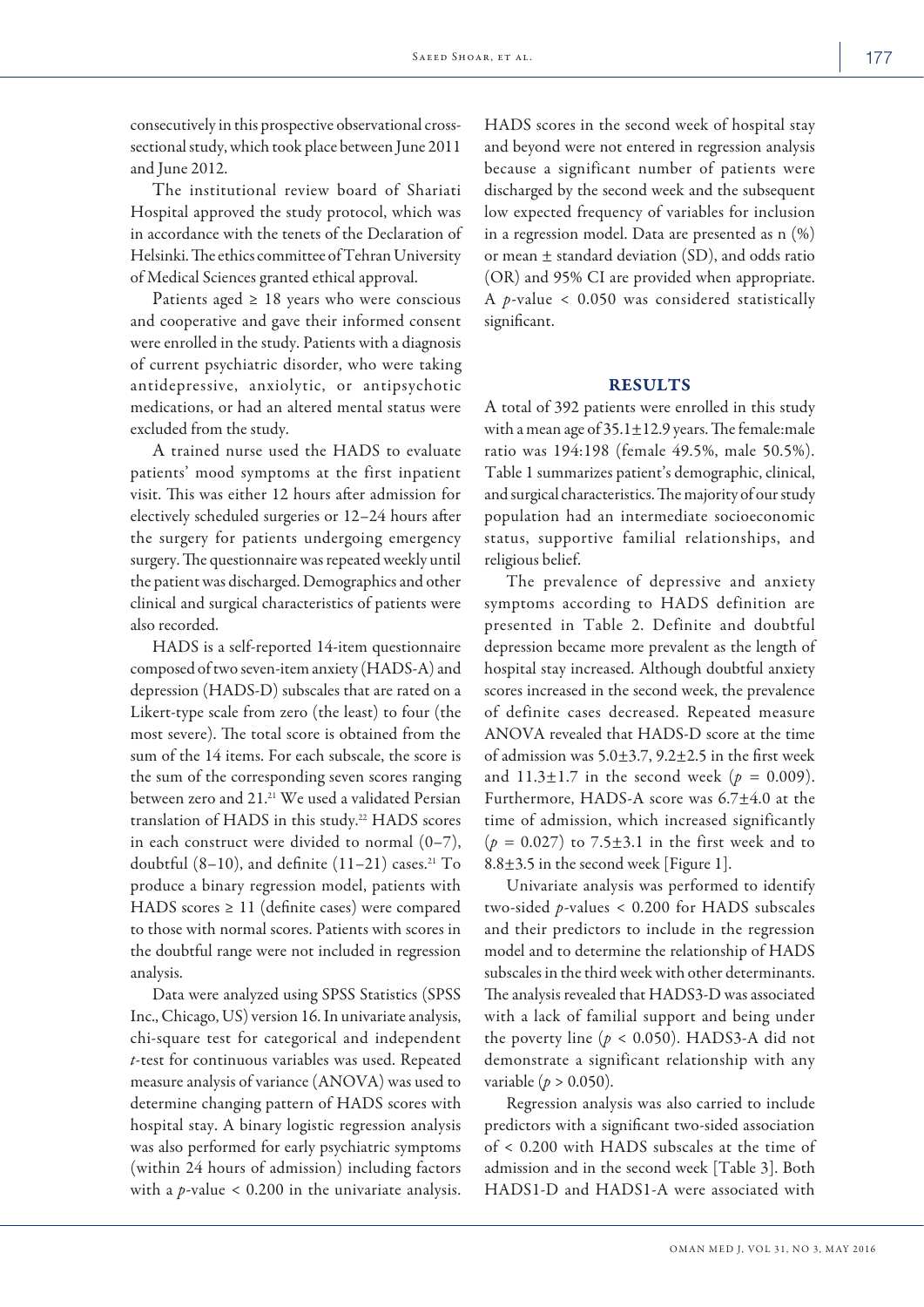| $(11 - J/L).$                    |                 |
|----------------------------------|-----------------|
| Demographics                     | n (%)           |
| Age                              | $35.1 \pm 12.9$ |
| Gender                           |                 |
| Male                             | 198 (50.5)      |
| Female                           | 194 (49.5)      |
| <b>Marital</b> status            |                 |
| Single                           | 118 (30.1)      |
| Married                          | 274 (69.9)      |
| Insurance coverage               | 373 (95.2)      |
| <b>Residential setting</b>       |                 |
| Urban                            | 270 (68.9)      |
| Rural                            | 122 (31.1)      |
| <b>Education</b>                 |                 |
| Preliminary                      | 19 (4.8)        |
| Intermediate                     | 284 (72.5)      |
| College                          | 89 (22.7)       |
| <b>Below poverty line</b>        | 52 (13.3)       |
| <b>Familial</b> support          | 367 (93.6)      |
| Religious belief                 | 320 (81.6)      |
| Strongly religious               | 50(12.8)        |
| Disease-induced malformation     | 13(3.3)         |
| Smoking                          | 49 (12.5)       |
| Alcohol                          | 8(2.0)          |
| <b>Illegal</b> drug use          | 7(1.8)          |
| History of mood disorder         | 9(2.3)          |
| Surgery type                     |                 |
| Hepatobiliary procedure          | 61 (15.6)       |
| Thyroid mass                     | 73 (18.6)       |
| Trauma surgery                   | 18 (4.6)        |
| Abdominal wall hernia repair     | 31(7.9)         |
| <b>Breast mass</b>               | 13(3.3)         |
| Benign anorectal disease         | 48 (12.2)       |
| Gastrointestinal tumor resection | 22(5.6)         |
| Laparotomy due to acute abdomen  | 59 (15.1)       |
| Other surgeries                  | 24(6.1)         |
| Non-operative management         | 67(17.1)        |
| Reoperation                      | 10(2.6)         |
| Postoperative complications      | 49 (12.5)       |
|                                  |                 |

female gender ( $p = 0.040$  and  $p = 0.002$ , respectively). Regarding HADS1-A, a higher education level was protective  $(p = 0.060)$  while a history of mood



Figure 1: Hospital anxiety and depression scale (HADS) scores over the course of hospital stay.

disorder was a risk factor (*p =* 0.005). HADS2-A was also associated with a longer hospital stay (*p =*  0.039).

#### DISCUSSION

Our study was carried out in an inpatient setting to screen patients admitted to the surgical ward for symptoms of depression and anxiety. One of the unique features of our study was its exclusive discrimination between levels of HADS scores in relation to the predicting variables. Other studies have rarely distinguished between mood components and have discussed psychiatric symptoms as mood disorders.

Our findings suggest that factors including a lack of familial support, type of diseases, need for reoperation, postoperative complications, previous history of mood disorders, and unsatisfactory outcomes may play an important role in the development of mood symptoms among surgical inpatients with varying significance. A study investigating psychiatric morbidity among patients admitted for abdominal aortic surgery showed that preoperative and surgical factors were more

| Table 2: HADS subscales according to admission week, n (%). |            |             |            |            |  |  |  |
|-------------------------------------------------------------|------------|-------------|------------|------------|--|--|--|
| Score                                                       | $HADS1-D1$ | $HADS2-D^2$ | $HADS1-A3$ | $HADS2-A4$ |  |  |  |
| Normal                                                      | 304(77.6)  | 6(21.4)     | 250(63.8)  | 13(46.4)   |  |  |  |
| Doubtful                                                    | 49(12.5)   | 13(46.4)    | 79(20.2)   | 13(46.4)   |  |  |  |
| Definite                                                    | 39(10.0)   | 9(32.1)     | 63(16.1)   | 2(7.1)     |  |  |  |

<sup>1</sup> HADS: depression subscale at the time of admission; <sup>2</sup> HADS: depression subscale in the second week; <sup>3</sup> HADS: anxiety subscale at the time of admission;<br><sup>4</sup> HADS: anxiety subscale in the second week *HADS: anxiety subscale in the second week.*



| Table 1: Demographics and patient's characteristics |
|-----------------------------------------------------|
| $(n = 392)$ .                                       |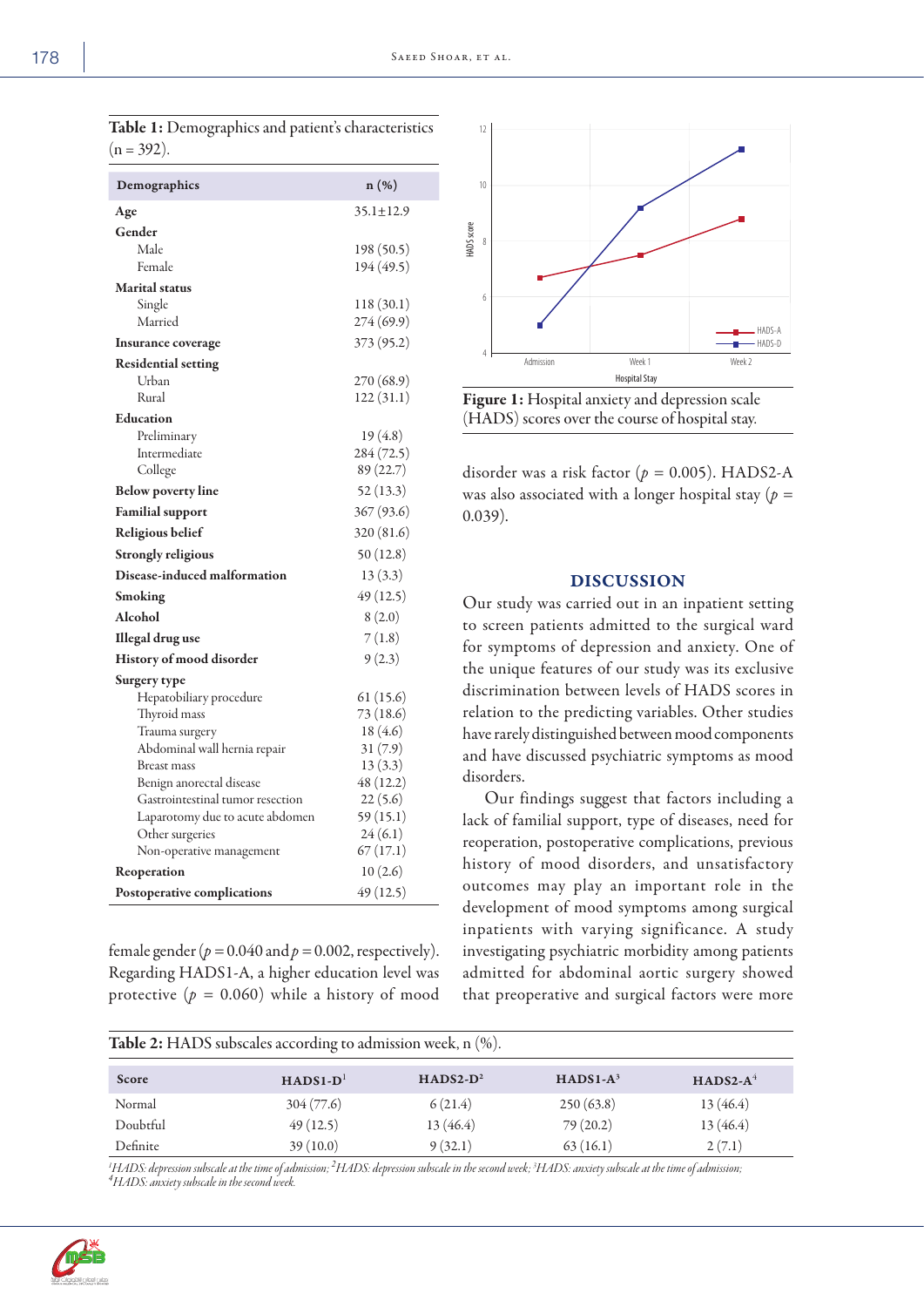| Feature                  | Subscale               |                |                    |                  |
|--------------------------|------------------------|----------------|--------------------|------------------|
|                          | $HADS1-D$ <sup>1</sup> | $HADS2-D^2$    | $HADS1-A3$         | $HADS2-A4$       |
| Female                   | $2.1(1.0-4.2)^*$       | N/A            | $2.5(1.4-4.4)*$    | $1.7(0.0-1.0)$   |
| Academic education       | N/A                    | N/A            | $0.6(0.3-1)*$      | N/A              |
| Urban living             | $1.1(0.6-2.2)$         | N/A            | $1.4(0.8-2.7)$     | N/A              |
| History of mood disorder | $5.4(0.9-33.5)$        | N/A            | $10.7(2.0-56.5)$ * | N/A              |
| Serious diseases         | $1(1.0-1.1)$           | N/A            | N/A                | N/A              |
| Morbidity                | $0.0(-)$               | N/A            | N/A                | N/A              |
| Familial support         | $0.4(0.1-1.3)$         | N/A            | N/A                | N/A              |
| Complication             | $1.0(0.4-2.8)$         | N/A            | N/A                | N/A              |
| Reoperation              | $0.0(-)$               | N/A            | N/A                | N/A              |
| Underlying diseases      | N/A                    | $0.6(0.2-2.0)$ | $0.9(0.6-1.3)$     | N/A              |
| Employed                 | N/A                    | $1.3(0.8-1.9)$ | N/A                | N/A              |
| Alcohol                  | N/A                    | $0.0(-)$       | N/A                | N/A              |
| Admission length         | N/A                    | N/A            | N/A                | $1.1(1.0-1.2)^*$ |
| Need to surgery          | N/A                    | N/A            | N/A                | $0.6(0.0-1.0)$   |
| Reoperation              | N/A                    | $0.0(-)$       | N/A                | N/A              |

Table 3: Binary logistic regression analysis according to each subscale of HADS in each week of hospitalization and associated predictors in the univariate analysis.

Data displayed as OR (95% CI). \*p < 0.050. <sup>1</sup>HADS: depression subscale at the time of admission; <sup>2</sup>HADS: depression subscale in the second week; <sup>3</sup>HADS: anxiety<br>subscale at the time of admission; <sup>4</sup>HADS: anxiety subsca *N/A: Not Applicable (p > 0.200 in univariate analysis).* 

predictive of psychiatric symptoms.<sup>1</sup> This study, in accordance with our findings, pointed out that a high prevalence of depression and anxiety symptoms in surgical patients (58.8%) does not reflect reactivation of previous mood disorders (2.3%) but contributes to surgery-related psychiatric symptoms.

Our study showed that depression increases in surgical patients with longer hospital stay with doubtful depression scores four times more prevalent in the second week (46.4%) than at the time of admission (12.5%). Definite depression scores increased three-fold. Definite anxiety scores decreased by 50% over hospital stay while doubtful anxiety scores nearly doubled. Additionally, the prevalence of mood disorders recorded at the time of admission was 32.7% for doubtful scores compared to 26.1% for definite scores. This was much higher when compared to the prevalence of psychiatric disorders in a similar study (58.8% vs. 32%).1 In a large administrative study by Daratha et al,<sup>2</sup> in a hospital setting, only 2.3% of adult patients who had been hospitalized for any medical conditions were diagnosed with co-occurred mood disorders. In contrast, a study by Rentsch et al,<sup>23</sup> looking at hospitalized patients in an internal medicine department identified 26.9% of patients with depressive disorders and 11.3% with major

depression based on Diagnostic and Statistical Manual of Mental Disorders (DSM-IV) criteria and 34.9% with depressive disorder and 18.4% with major depression according to Patient Health Questionnaire (PHQ-9) criteria.

As this study highlights and with extensive variations observed between existing studies, the diagnostic instrument used plays a major role in the reported prevalence of mood disorders among populations. However, virtually all the studies have emphasized that mood disorders in nonpsychiatric patients should be attended with more seriousness.2,13,15,23,24 These mood disorders in their severe form can predispose the admitted patients to higher morbidity and mortality more than three times than general population.<sup>24,25</sup>

Depression at the time of admission was significantly associated with longer hospital stay, a previous history of mood disorders, the need for surgery or reoperation, underlying diseases, surgical complication, and lack of familial support. Indeed, these predictors are either a stressor to newly admitted patients or a supporting factor that if present would help the patients to adopt their conditions. Admission-time anxiety symptoms were significantly associated with female gender, lower educational level, and previous history of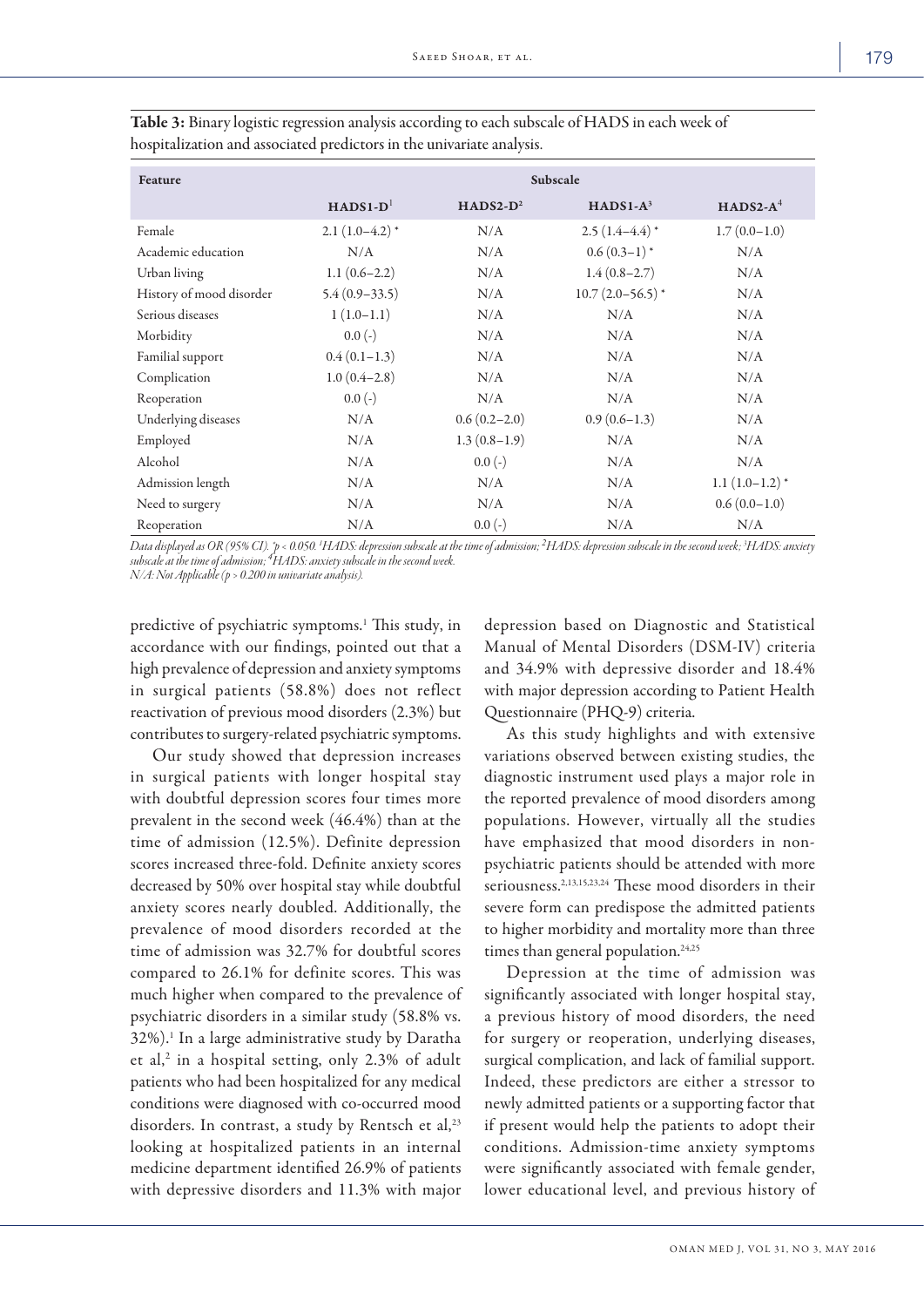mood disorders in univariate analysis. Anxiety in the second week was also related to the need for a surgical procedure for the admission-related condition. Later depression also correlated with lack of familial support and being under the poverty line. Liberzon et al,<sup>1</sup> identified risk factors for post-traumatic stress disorders or depressive symptoms in patients with an aortic aneurysm or occlusive diseases as younger age, having increased preoperative blood pressure and being intubated at the end of the surgery. However, in contrast to our finding that a longer hospital stay was associated with depression, their study did not confirm a longer hospital stay to be a risk factor.<sup>1</sup>

The regression model revealed that female gender is a risk factor for HADS1-D and HADS1-A. In contrast, a higher education level was protective for anxiety in the admission time while a history of mood disorders was a risk factor. Longer hospital stay also predicted more anxiety in the second week. Liberzon et al,<sup>1</sup> also performed regression analysis showing that demographics, pre-surgical and surgical variables can predict postoperative psychiatric morbidity. However, postoperative complications, length of hospital stay, or longer intensive care unit admission did not relate to such symptoms.

Another study using HADS investigated factors associated with suicidal thoughts among hospitalized patients. The study revealed that admission to the infectious disease department and oncology and hematology units present a higher probability of suicidal ideation (7.9%, 7.8%, and 7.2%, respectively).26 Their results also revealed that suicidal ideation was associated with depression (OR 8.3), younger age (18–35 years old; OR 2.5), alcohol abuse (OR 2.3), and smoking (OR 1.8). A similar study conducted in a general hospital concluded that female gender, retired or in a disabled jobcondition, low income and bad family relationships, and presence of chronic somatic illness were risk factors for depression among hospitalized patients. Depression had a high comorbidity with organic mental and anxiety disorders.27

A systematic review has recently questioned the ability of HADS to differentiate between the constructs of anxiety and depression and suggested that it should be used to measure the general aspects of distress.28 Moreover, it has been stated that HADS could not be used for diagnostic purposes. However, our study did not primarily aim to compare mood entities but to determine predictors of depression and anxiety in patients hospitalized for surgery. Future randomized clinical trials should focus on treating patients with depression and mood disorders in hospital settings to explore the costeffectiveness of such therapeutic approach as well as preventing coincidence of psychiatric and somatic disorders.

### **CONCLUSION**

Depression and anxiety symptoms are of major concern to admitted surgical patients especially in females and those with a history of mood disorders or lower educational level. Patients with longer hospital stay are also at increased risk notably with underlying diseases, postoperative complications, lack of familial support, and need for reoperation.

#### *Disclosure*

The authors declared no conflicts of interest. No funding was received for this study.

#### **REFERENCES**

- 1. Liberzon I, Abelson JL, Amdur RL, King AP, Cardneau JD, Henke P, et al. Increased psychiatric morbidity after abdominal aortic surgery: risk factors for stress-related disorders. J Vasc Surg 2006 May;43(5):929-934.
- 2. Daratha KB, Barbosa-Leiker C, H Burley M, Short R, Layton ME, McPherson S, et al. Co-occurring mood disorders among hospitalized patients and risk for subsequent medical hospitalization. Gen Hosp Psychiatry 2012 Sep-Oct;34(5):500-505.
- 3. Burg MM, Benedetto MC, Rosenberg R, Soufer R. Presurgical depression predicts medical morbidity 6 months after coronary artery bypass graft surgery. Psychosom Med 2003 Jan-Feb;65(1):111-118.
- 4. Fan VS, Ramsey SD, Giardino ND, Make BJ, Emery CF, Diaz PT, et al; National Emphysema Treatment Trial (NETT) Research Group. Sex, depression, and risk of hospitalization and mortality in chronic obstructive pulmonary disease. Arch Intern Med 2007 Nov;167(21):2345-2353.
- 5. World Health Organization Disability Assessment Schedule II. World Health Organization, 2006.
- World Health Organization and World Organization of Family Doctors. . Integrating Mental Health into Primary Care: A Global Perspective Geneva: World Health Organization, 2008.
- 7. Pignay-Demaria V, Lespérance F, Demaria RG, Frasure-Smith N, Perrault LP. Depression and anxiety and outcomes of coronary artery bypass surgery. Ann Thorac Surg 2003 Jan;75(1):314-321.
- 8. Elliott PC, Murphy BM, Oster KA, Le Grande MR, Higgins RO, Worcester MU. Changes in mood states after coronary artery bypass graft surgery. Eur J Cardiovasc Nurs 2010 Sep;9(3):188-194.
- 9. Jacobsen PB, Widows MR, Hann DM, Andrykowski MA, Kronish LE, Fields KK. Posttraumatic stress disorder symptoms after bone marrow transplantation for breast cancer. Psychosom Med 1998 May-Jun;60(3):366-371.
- 10. Douki ZE, Esmaeili MR, Vaezzadeh N, Mohammadpour RA, Azimi H, Sabbaghi R, et al. Maternal child abuse and